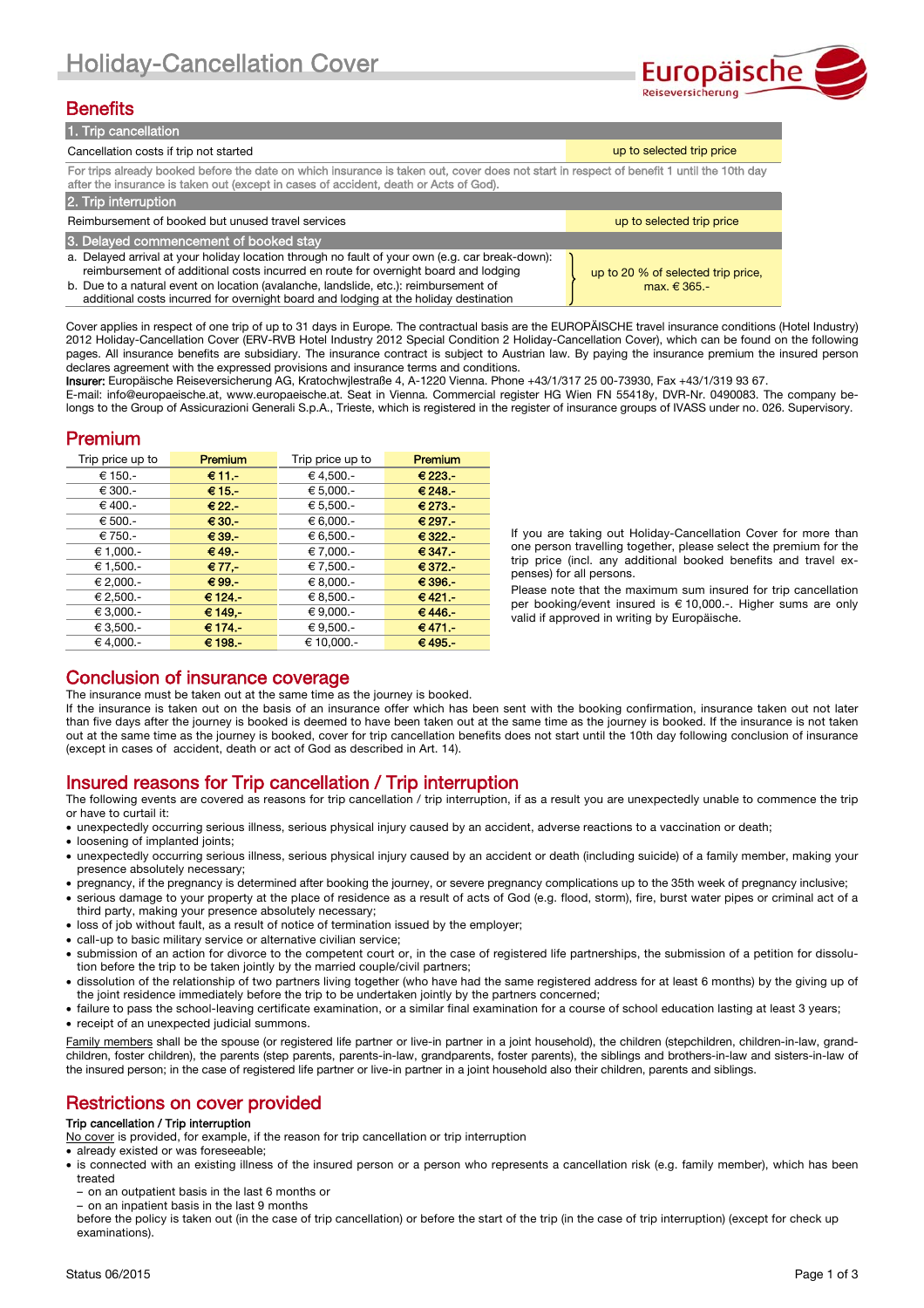# What do I do in the event of a claim?

### Information on claims

International insurance broker **Assiconsult** Esperantostraße 1 I-39100 Bozen

Phone: +39/0471/069 900 Fax: +39/0471/069 911 E-mail: info@assiconsult.com www.assiconsult.com

Trip cancellation: Please immediately inform your accommodation provider (hotel, pension etc.) and send a confirmation of the reason for cancellation to the accommodation provider and to the international insurance broker Assiconsult, Esperantostrasse 1, I-39100 Bolzano (Fax: +39/0471/069 911,

E-mail: info@assiconsult.com).

In the event of sickness/accident please have a detailed medical certificate or accident report made out, using the claim form. The claim form is available on

http://service.assiconsult.com/formulare as well as on request by phone at Assiconsult. Enclose the sickness notification sent to your social insurance company.

Trip interruption: In the event of ness/accident please have a detailed medical certificate/accident report including diagnosis made out at the holiday destination.

## Delayed commencement of booked stay:

Have the cause of the delay confirmed (e.g. medical certificate, official confirmation of road block, accident, breakdown etc.) and send the confirmation together with the invoices for the costs arising in respect of overnight accommodation and meals to Assiconsult.

### Europäische Reiseversicherung AG Kratochwjlestraße 4, A-1220 Wien

 $\frac{1}{4}$  by by Let .

# EUROPÄISCHE travel insurance conditions (Hotel Industry) 2012 Holiday-Cancellation Cover (ERV-RVB Hotel Industry 2012 Special Condition 2 Holiday-Cancellation Cover)

**Please note:** The official text is the German version of the EUROPÄISCHE travel insurance conditions (Hotel Industry) 2012 Holiday-Cancellation Cover (ERV-RVB Hotel Industry 2012<br>Special Condition 2 Holiday-Cancellation C purposes.

### I. General section

## Article 1

Who is insured?

Insured persons are the persons specifically named in the proof of insurance.

Article 2

### Where does the insurance cover apply?

The insurance cover shall apply in Europe in the geographical sense, the Mediterranean states and islands, Jordan, Madeira and the Canary Islands.

### Article 3 When does the insurance cover apply?

- 1. The insurance cover shall apply to one journey up to the selected duration of insur-ance. The following provisions relating to the journey are to be applied accordingly to
- accommodation agreements also. 2. The insurance cover begins with the leaving of the town of residence or of second residence or of the place of work, and ends with the return to such place or the prior expiry of the insurance. Journeys between the aforementioned places are not covered by the insurance.

The insurance cover for trip cancellation benefits shall commence upon conclusion of<br>the insurance (in the case of conclusion by means of bank payment form, on the day<br>after payment has been made, at 0.00 hrs.) and shall e

## Article 4

- When does the insurance have to be taken out? 1. Insurance must be taken out before the start of the journey.
- 
- 2. The insurance must be taken out at the same time as the journey is booked. If the insurance is taken out on the basis of an insurance offer which has been sent with the booking confirmation, insurance taken out not later than five days after the journey is booked is deemed to have been taken out at the same time as the journey is booked.
- If the insurance is not taken out at the same time as the journey is booked, cover for trip cancellation benefits does not start until the 10th day following conclusion of insur-ance (except in cases of accident, death or act of God as described in Art. 14). 3. It is not possible to prolong the insurance protection after the start of the journey.

### Article 5

## When does the premium have to be paid?

The premium shall be paid upon conclusion of the insurance agreement.

### Article 6

### What is not insured (exclusions)?

- No cover is provided in respect of events which
- 1. are caused deliberately or with gross negligence by the insured person. Deliberateness is also equivalent to an act or omission which must be expected to cause the damage with probability, the risk of which is however accepted;
- 2. occur in the context of participation in navy, military or air force services or operations;
- 3. are connected with war, civil war, war-like conditions and internal unrest and which occur on journeys which have been undertaken in spite of travel warnings issued by the Austrian Foreign Ministry. If the insured perso as a maximum until the 14th day after the start of the event in question. In any event no cover applies in respect of active participation in war, civil war, war-like conditions and internal unrest;
- occur as a result of violence on the occasion of public gatherings or demonstrations if the insured person actively takes part therein;
- are caused by strike;
- 6. are caused by the suicide or attempted suicide of the insured person; 7. occur in the context of participation in expeditions, or at altitudes of over 5,000 m
- above sea level;
- are caused as a result of official orders;
- 9. occur when the insured person is exposed to an increased risk of accident as a result of physical work, working with machinery, handling substances which are corrosive, poisonous, highly flammable or explosive (not applicable in respect of trip cancella-

tion). Normal activities in the context of a period of residence as an au pair and in the hospitality and hotel industry are insured in all cases

- 10. are caused by the influence of ionising radiation within the meaning of the Radiation Protection Act as amended, or by nuclear energy;
- 11. are suffered by the insured person as a result of a significant impairment of his psychological and physical state of health due to alcohol, addictive drugs or medicaments;
- 12. result from the use of paragliders and hang-gliders (not applicable in respect of trip cancellation); 13. arise in the context of participation in motor sports competitions (including points
- events and rallies), the training trips associated therewith, motorised journeys on rac-ing tracks and motor sports events (not applicable in respect of trip cancellation);
- 14. arise in the context of undertaking professional sports including training (this does not apply in respect of trip cancellation);
- 15. occur in the course of participation in provincial, federal or international sports competitions and in official training for such events (not applicable in respect of trip cancellation);
- 16. arise in the context of diving, if the insured person does not have any internationally valid authorisation for the depth in question except in the context of participation in a diving course with authorised diving instructors. In any event no cover is provided in the context of dives to a depth of more than 40 m (not applicable in respect of trip cancellation);
- 17. occur in consequence of the exercise of an extreme sport or in connection with a particularly hazardous activity, if the activity in question is associated with a hazard which far exceeds the normal risk associated with a journey (not applicable in respect of trip cancellation).

Alongside these general exclusions from insurance protection, specific exclusions are regulated in Article 15 .

### Article 7 What do the sums insured mean?

- 1. The insured amount in each case constitutes the maximum payment by the insurer
- for all insured events before and during the insured trip. 2. In the event of the conclusion of two or more insurances whose respective insurance periods overlap each other, the insured sum is not multiplied.

# Article 8 What obligations have to be observed to maintain the insurance cover (duties)?

The insured person must fulfil the following obligations, otherwise no payment will be made: 1. as far as possible avoid events insured against, keep any losses to a minimum, avoid

- 
- unnecessary costs and follow any instructions given by the insurer; 2. immediately inform the insurer about the event insured against; 3. provide the insurer with full written information about the damaging event and the
- amount of the loss; 4. truthfully issue all expedient information to the insurer, and permit any reasonable
- investigation into the cause and the amount of the obligation to pay, in particular em-power and authorise the authorities, doctors, hospitals, social and private insurers concerned with the event insured against to issue information; 5. in the event that damage has been caused by criminal acts, immediately notify the
- competent local security service, precisely describing the circumstances and stating the extent of the damage, and have a certificate of the notification made out;
- 6. hand over to the insurer, in the original, any evidence documenting the cause and amount of the obligation to pay, such as police reports, confirmations by airlines,
- 

doctors' and hospital certificates and invoices, proofs of purchase etc.<br>In addition to these general obligations, special obligations are set out in Art. 16.<br>In the event of the intentional violation of any obligation, th benefit.

## Article 9

## How do declarations have to be made?

Unless otherwise agreed, the written form is necessary for notifications and declarations of the insured to the insurer.

Mag. Wolfgang Lackner Mag. (FH) Andreas Sturmlechner